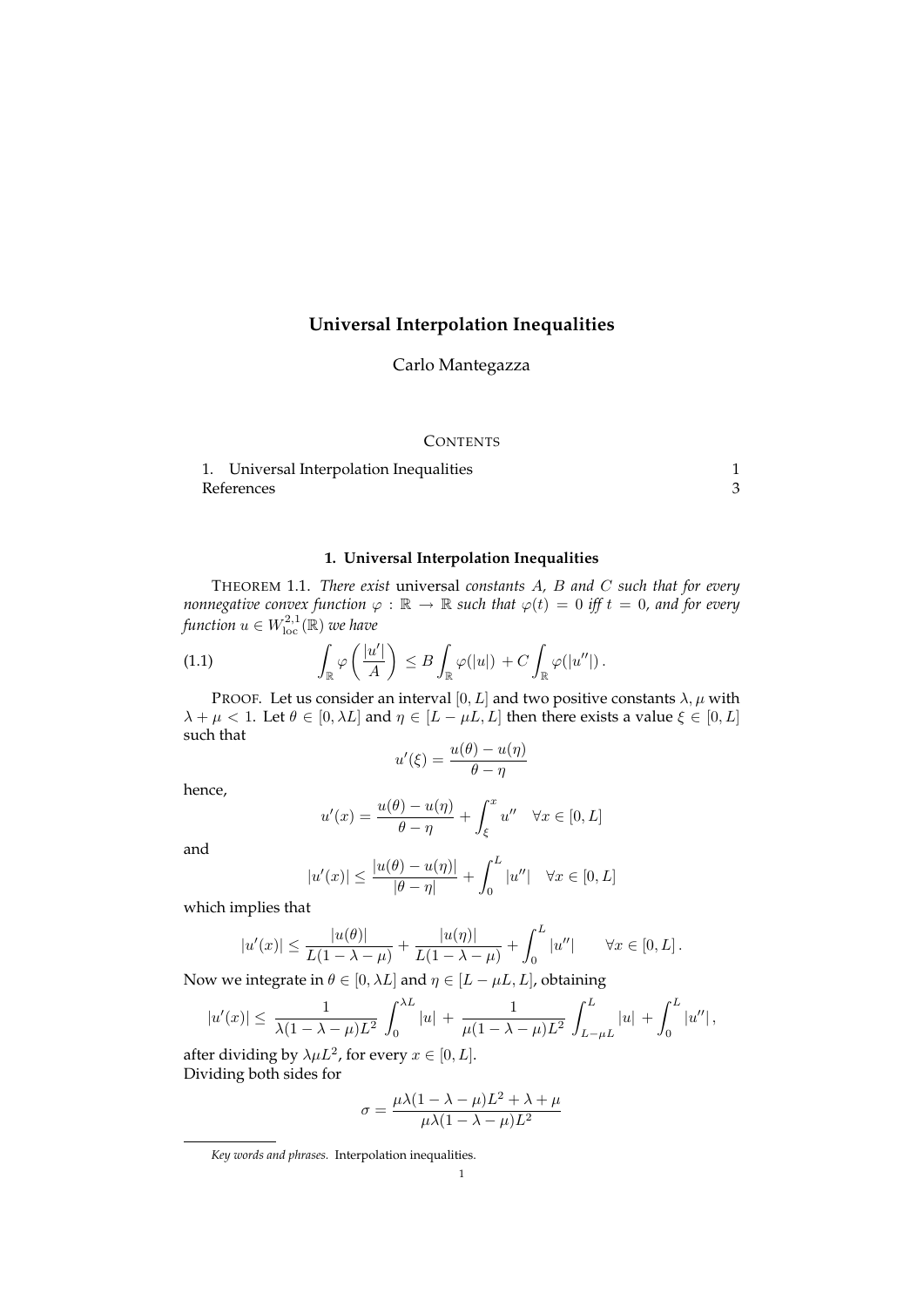and applying  $\varphi$  we get

$$
\varphi\left(\frac{|u'(x)|}{\sigma}\right) \leq \varphi\left(\frac{\mu}{\mu\lambda(1-\lambda-\mu)L^2 + \lambda + \mu} \int_0^{\lambda L} |u| + \frac{\lambda}{\mu\lambda(1-\lambda-\mu)L^2 + \lambda + \mu} \int_{L-\mu L}^L |u| + \frac{\mu\lambda(1-\lambda-\mu)L^2}{\mu\lambda(1-\lambda-\mu)L^2 + \lambda + \mu} \int_0^L |u''| \right)
$$

hence, using two times the Jensen's Inequality,

$$
\varphi\left(\frac{|u'(x)|}{\sigma}\right) \leq \frac{\mu}{\mu\lambda(1-\lambda-\mu)L^2 + \lambda + \mu} \frac{1}{\lambda L} \int_0^{\lambda L} \varphi\left(|u|\lambda L\right) + \frac{\lambda}{\mu\lambda(1-\lambda-\mu)L^2 + \lambda + \mu} \frac{1}{\mu L} \int_{L-\mu L}^L \varphi\left(|u|\mu L\right) + \frac{\mu\lambda(1-\lambda-\mu)L}{\mu\lambda(1-\lambda-\mu)L^2 + \lambda + \mu} \int_0^L \varphi\left(|u''|L\right)
$$

for every  $x \in [0, L]$ . Finally we integrate in  $x \in [0, L]$ 

$$
\int_0^L \varphi\left(\frac{|u'|}{\sigma}\right) \le \frac{\mu}{\mu\lambda(1-\lambda-\mu)L^2 + \lambda + \mu} \frac{1}{\lambda} \int_0^{\lambda L} \varphi\left(|u|\lambda L\right) \n+ \frac{\lambda}{\mu\lambda(1-\lambda-\mu)L^2 + \lambda + \mu} \frac{1}{\mu} \int_{L-\mu L}^L \varphi\left(|u|\mu L\right) \n+ \frac{\mu\lambda(1-\lambda-\mu)L^2}{\mu\lambda(1-\lambda-\mu)L^2 + \lambda + \mu} \int_0^L \varphi\left(|u''|L\right)
$$

and adding on disjoint intervals of length  $L$  whose union gives  $\mathbb R$ , we get

$$
\int_{\mathbb{R}} \varphi\left(\frac{|u'|}{\sigma}\right) \leq \frac{\mu}{\mu\lambda(1-\lambda-\mu)L^2 + \lambda + \mu} \frac{1}{\lambda} \int_{\mathbb{R}} \varphi\left(|u|\lambda L\right) \n+ \frac{\lambda}{\mu\lambda(1-\lambda-\mu)L^2 + \lambda + \mu} \frac{1}{\mu} \int_{\mathbb{R}} \varphi\left(|u|\mu L\right) \n+ \frac{\mu\lambda(1-\lambda-\mu)L^2}{\mu\lambda(1-\lambda-\mu)L^2 + \lambda + \mu} \int_{\mathbb{R}} \varphi\left(|u''|L\right).
$$

In the special case when  $\lambda = \mu < 1/2$  we have

$$
\int_{\mathbb{R}} \varphi\left(\frac{|u'|}{\sigma}\right) \le \frac{2}{\lambda^2 (1 - 2\lambda)L^2 + 2\lambda} \int_{\mathbb{R}} \varphi\left(|u|\lambda L\right) + \frac{\lambda (1 - 2\lambda)L^2}{\lambda (1 - 2\lambda)L^2 + 2} \int_{\mathbb{R}} \varphi\left(|u''|L\right)
$$

where  $\sigma$  is given by

$$
\sigma = \frac{\lambda (1 - 2\lambda)L^2 + 2}{\lambda (1 - 2\lambda)L^2}.
$$

Choosing  $L = L(\lambda)$  in order that  $\lambda(1 - 2\lambda)L^2 = 2$  we get  $\sigma = 2$  and

$$
\int_{\mathbb{R}} \varphi\left(\frac{|u'|}{2}\right) \leq \frac{1}{2\lambda} \int_{\mathbb{R}} \varphi\left(|u|\lambda L\right) + \frac{1}{2} \int_{\mathbb{R}} \varphi\left(|u''|L\right)
$$

which, by multiplication of  $u$  by  $L/2$ , becomes

$$
\int_{\mathbb{R}} \varphi\left(\frac{|u'|L}{4}\right) \leq \frac{1}{2\lambda} \int_{\mathbb{R}} \varphi\left(\frac{|u|\lambda L^2}{2}\right) + \frac{1}{2} \int_{\mathbb{R}} \varphi\left(\frac{|u''|L^2}{2}\right)
$$